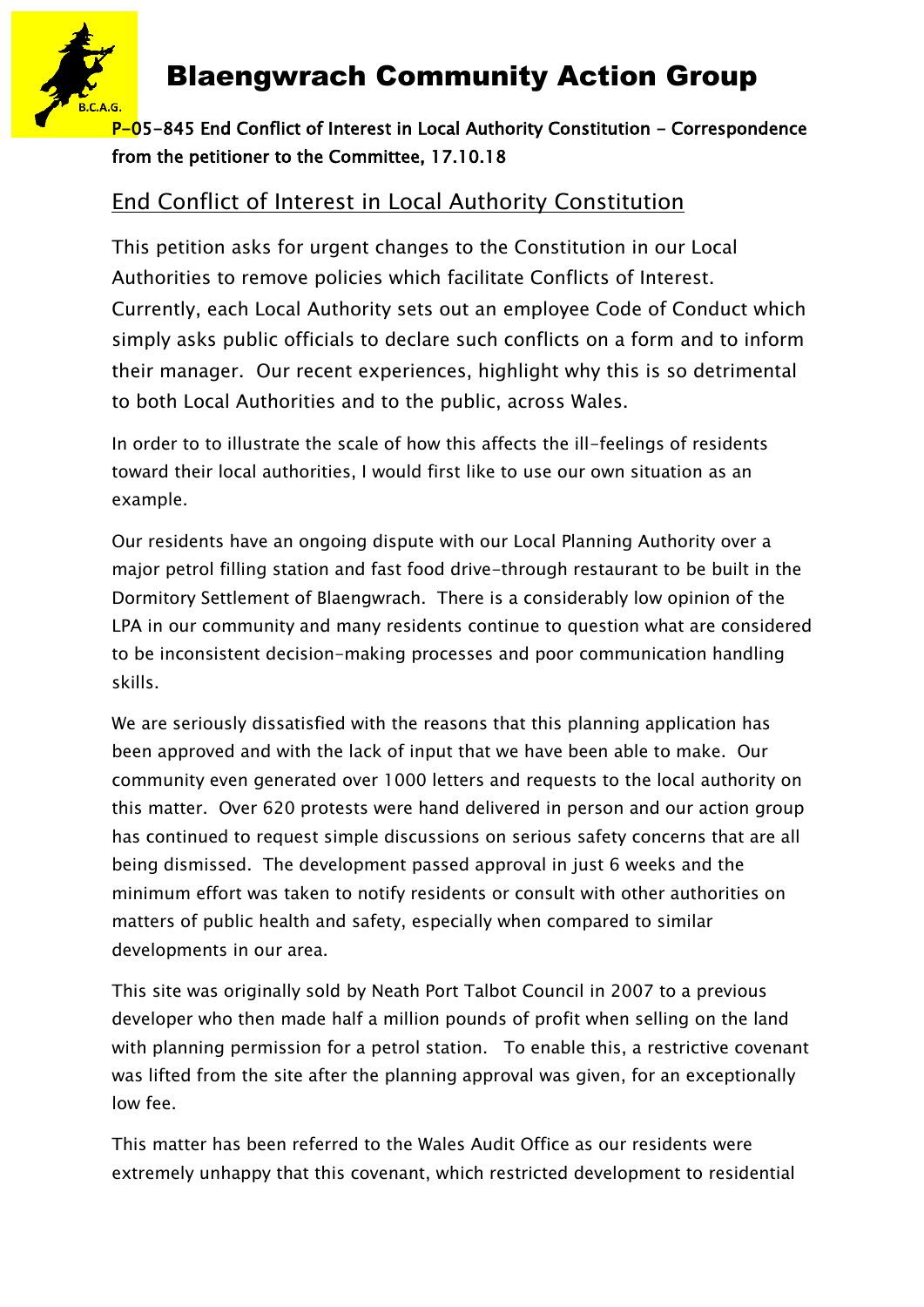

housing, was revoked to facilitate these major commercial retail units. We do not see the logic behind the amounts of public money involved, and no 106 agreement has been sought to compensate residents on the devastation that this will cause. This is further called into question, when considering that the Chief Executive of NPTC recently gave a talk to nearby residents in Glynneath about how important 106 agreements are in order to fund communities in the Welsh Valleys (as per Valley Regeneration schemes).

Our residents also requested help from the Public Services Ombudsman for Wales as we have had no single concern appropriately investigated by our Local Authority. Unfortunately the Ombudsman is under-resourced and overwhelmed with similar requests around Wales, so did not have enough initial evidence to proceed with a full investigation.

It is understandable then, how it caused further anger and resentment when residents learned that planning officers involved in this development also run private consultancy firms. Our requests to learn more about this from our Local Authority under the Freedom of Information Act have been refused. This, along with a blunt response to say that it is not something that falls under the public interest, simply raises suspicion rather than diffusing the already tense and difficult situation. We know that some officers even advertise their private company hours as full-time, and answer the same mobile phone during the day as used in their public role.

This is not to say that any of these officers are working counter to the Code of Conduct in the NPT Local Authority. I use this information here only to highlight how easily misconceptions can begin for members of the public and can then be made worse with poor communication handling and a lack of transparency. In the world of planning, for example, it is next to impossible for public officials working in Local Authorities to form no relationships or experience with each other. It is therefore, even harder, to police the Code of Conduct especially with regard to Conflicts of Interest and to prove when Fraud or Corruption is actually taking place.

As a small country, it is to be noted that many key officials will work with each other around different Local Authorities and even migrate to the private sector. Indeed, the current Head of Planning for NPTC used to work in Swansea Local Authority with the Planning Director of the petrol station company planned for Blaengwrach. After volunteering this information, the Planning Director also told our action group that this relationship has had no bearing on his submissions to meet the planning conditions.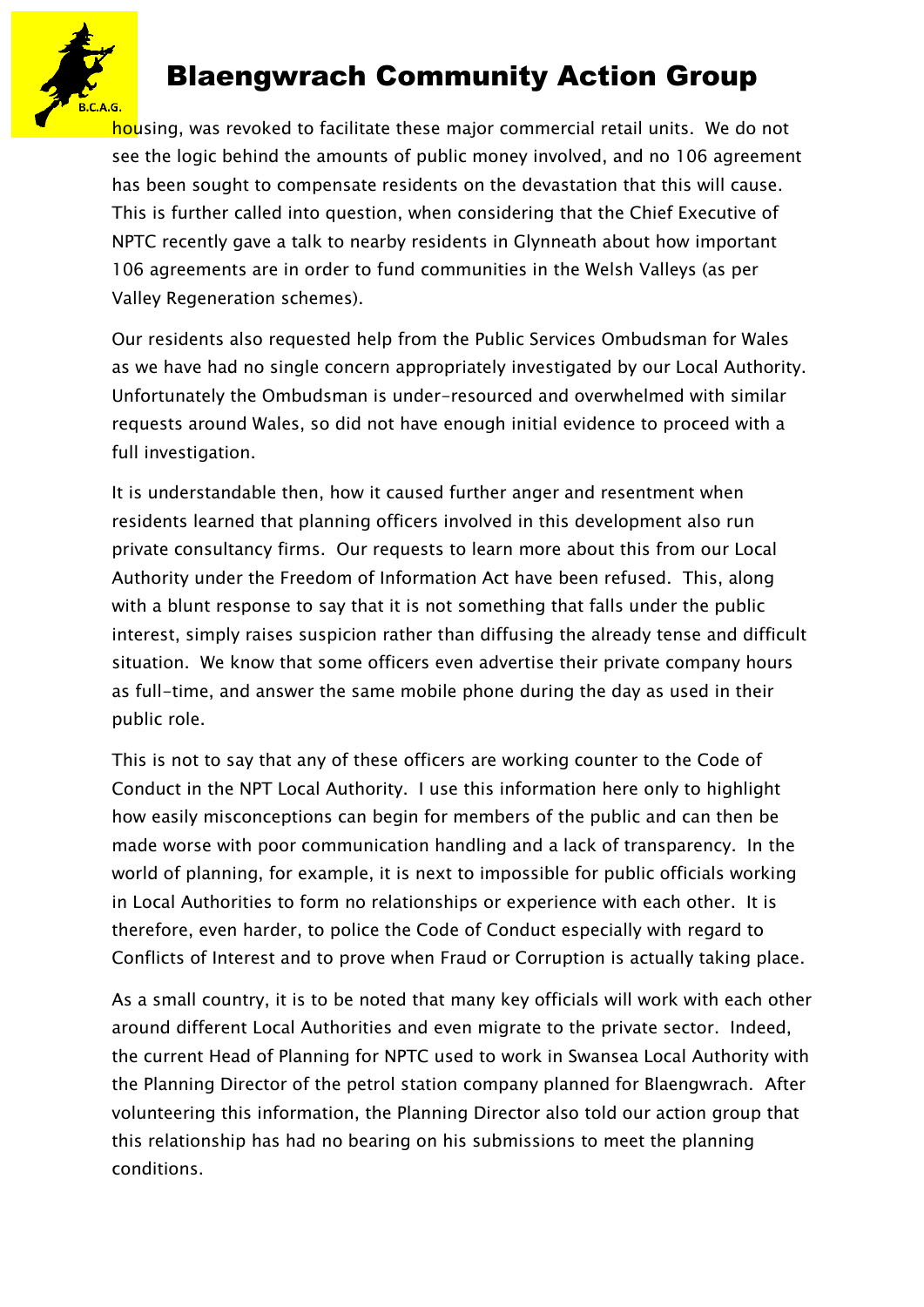

This petition would serve to enhance the reputation of employees in public roles which, in turn, affects each Local Authority. Simply operating outside of their public area of responsibility is not sufficient when considering these aspects.

The financial management and governance in our local authorities must be protected and kept beyond reproof. The temptation to profit from collusion and "revolving door" corruption can be hard to resist and it is the responsibility of the Local Authority to be aware of the risks and prevent this from happening. To this end, the Code of Conduct set out in Local Authorities needs to be improved to further prevent this. We cannot afford to spend public money on the resources to police cases where such conflicts may (or may not) exist.

There is no strategy in place to enforce any rules on this matter and no official strategy for Local Authorities in Wales on countering fraud and corruption. The English publication for "The Local Government Counter Fraud and Corruption Strategy 2016-2019" makes for a good illustration into how this saves public money and resource. Considering the number of media stories published by undercover journalists and the investigations by English Government into Local Authorities for corruption (such as in Northamptonshire County Council earlier this year), one can see why this is so important.

To respond to the comments of Alun Davies AM, Cabinet Secretary for Local Government and Public Services, we do not agree that the current arrangements are sufficient which allow public officials to work outside of their public role. Simply working outside of a public area of responsibility does not preclude the ability to use the same contacts or knowledge which effectively undercuts full time private workers in that same field. If, for example, a local councillor is also running a planning consultancy firm, how do constituents have any assurance that developments made for their area are in their best interest only?

Mr Davies also referred to the Institute of Royal Town Planning in the case of Planning Officers. There are of course other institutions which perform similar roles in other vocations. I would argue that in our case, when members of our action group have tried to communicate with such institutes, including the RTPI, we have been met with blank refusals to enter into discussions on the topic. As membership for this organisation is voluntary, there is no statutory obligation to protect the public from the misconduct of their members or to treat with us on any issues.